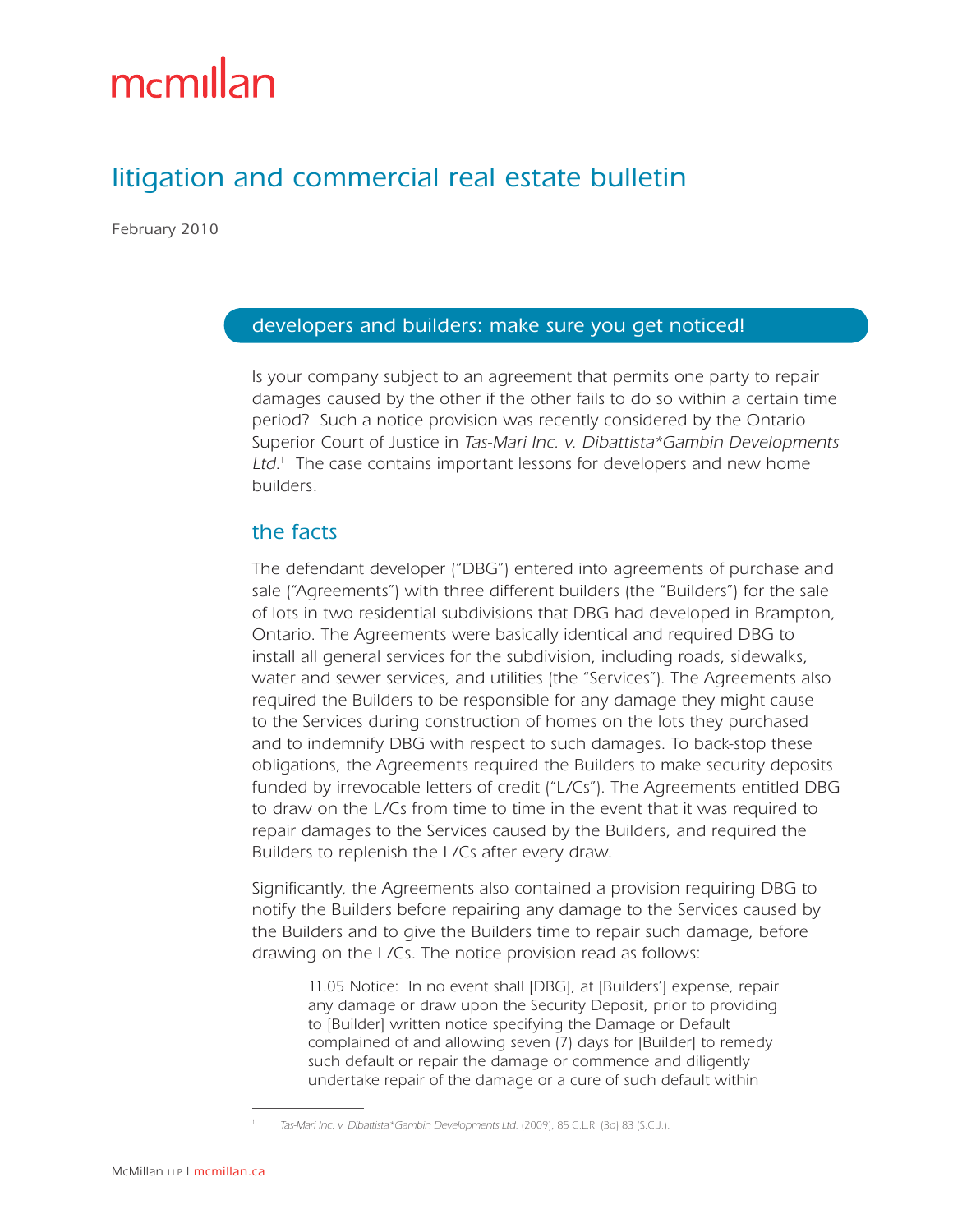a reasonable time as determined by [DBG] but not exceeding 15 days from delivery of the written notice thereof by [DBG].

Soon after construction began, DBG started issuing invoices to the Builders for the cost of repairing various damages they allegedly caused. DBG did not, however, provide the Builders with the notice and opportunity to cure required by Section 11.05. The Builders initially paid many of the invoices without complaining that DBG had failed to provide the required notice. Eventually, the Builders stopped paying DBG on these invoices and DBG drew down on the L/Cs, exhausting the security deposits. Litigation then ensued.

The Builders argued that DBG's invoices were invalid because DBG failed to provide the notice contemplated by Section 11.05 of the Agreements, thereby depriving the Builders of the opportunity to complete the repairs themselves at a lower cost. The Builders sought an order requiring DBG to return the monies that they had previously paid.

In response, DBG counterclaimed for the amount of all outstanding invoices, as well as for amounts necessary to replenish the L/Cs. DBG argued that the notice provision was subject to an implied term that made it inapplicable to damaged Services located outside the lot lines of the lots purchased by the Builders. DBG argued that it was customary in the development industry for developers to retain control of repairs made to services common to the entire subdivision. Consequently, DBG argued that the notice provision did not apply to such repairs.

DBG also defended on the basis of promissory estoppel, arguing that the Builders had effectively waived the notice provision by paying invoices for a period of time, without raising the lack of notice as an issue. Finally, DBG argued that it should also prevail on the basis of unjust enrichment.

## the court's decision

The court focussed primarily on construing the meaning of the notice provision contained in the Agreements. On this issue, the court rejected DBG's defences. The court found that DBG's invoices for damages caused to the Services by the Builders, to the extent that the Section 11.05 notice and opportunity to repair were not given, were invalid.

In finding for the Builders on this issue, the court held that the language of the notice provision was clear and unambiguous and capable of only one interpretation. Among other things, the court noted that if the parties had intended to restrict the application of Section 11.05 to those damages to Services inside the lots purchased by the Builders (as DBG argued), they could have easily included express language to that effect in the Agreements. They chose, however, not to do so.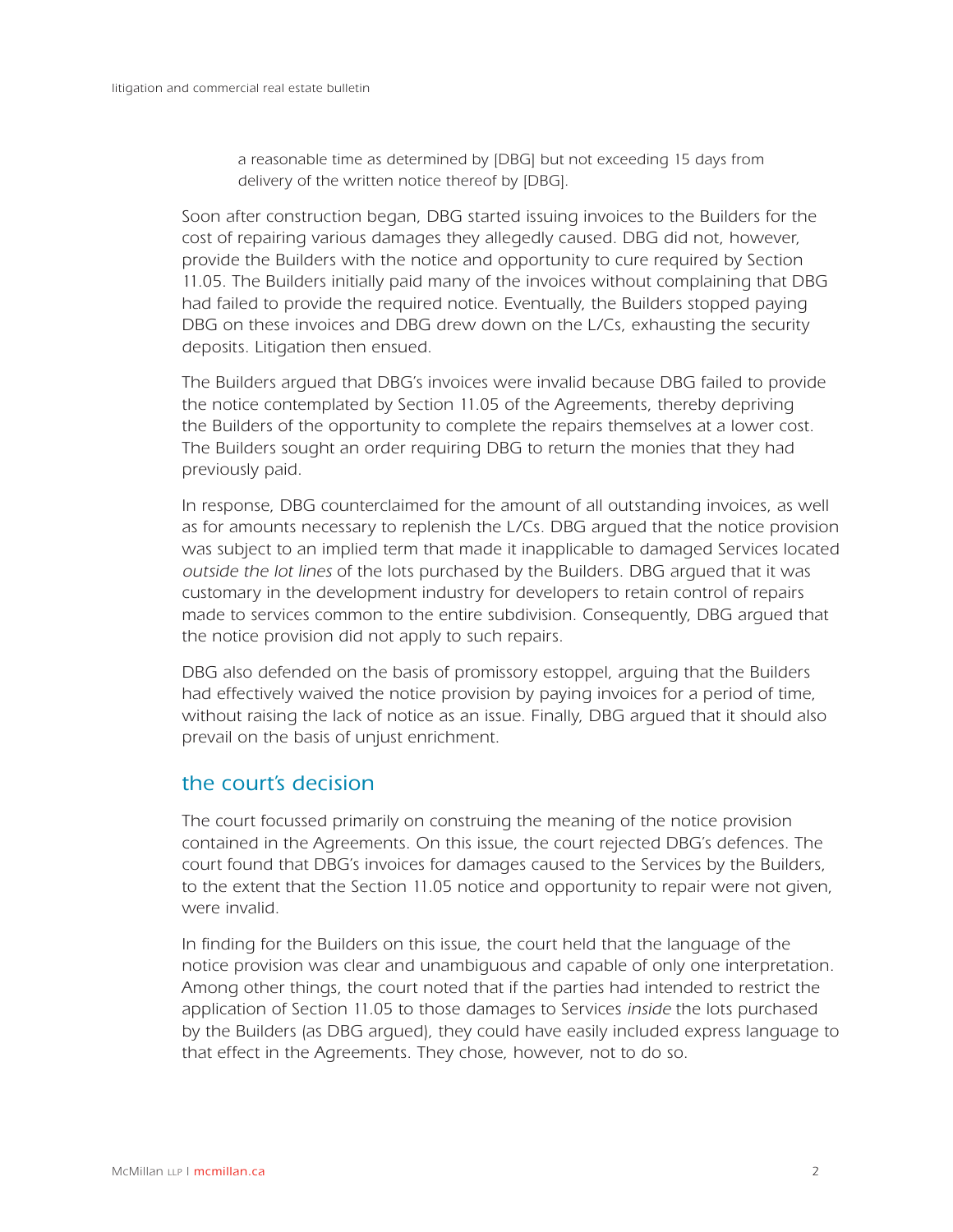The court reached this conclusion in spite of DBG's evidence about the general practice in the development industry. According to DBG's expert, repairs to services within a subdivision are typically performed by one contractor (preferably, the one who installed the services under contract with the Developer), for consistency and quality control. DBG argued that it would not make any commercial (or common) sense for separate, individual builders to repair damages to Services that are common to the entire subdivision. While the court acknowledged that its interpretation may not be the most efficacious, it found that no other interpretation was possible given the language of the Agreements.

As a result, the court disallowed those of DBG's invoices that related to the costs of repairing damages caused by the Builders to the Services. The court went on to reject DBG's waiver and unjust enrichment claims. Ironically, the court did so because of DBG's own evidence.

DBG argued that, because the Builders paid the invoices without complaining about lack of notice, the Builders induced DBG to believe that notice was unnecessary. DBG argued that the Builders were thereby estopped by their conduct from disputing the validity of the invoices. Here enters the irony.

The principal of DBG testified that he carefully considered every word of the Agreements in detail to ensure that they accurately reflected his intentions. He testified that, in his mind, the notice provision was only intended to apply to damaged Services located inside the specific lots purchased by the Builders. The notice provision did not apply, in his view, to damaged Services located outside the Builders' lot lines and common to the entire subdivision. This evidence ironically destroyed DBG's ability to mount an effective waiver defence.

The court began by acknowledging that a party can waive the strict language of a contract where, by its actions or representations, it leads the other to believe that those contractual rights will not be enforced. In this case, however, the court found that DBG did not alter its position as a result of any action or representation on the part of the Builders. To the contrary, nothing the Builders said or did induced DBG to act in a certain way. Instead, as noted above, DBG's own evidence was that it did not believe it needed to give notice under Section 11.05.

## implications of the decision

The decision in Tas-Mari contains four important lessons for both developers and builders:

1. Before invoking a contractual provision based on what you think it means, read the agreement with a fresh pair of eyes to see what it actually says. Had DBG done so in this case, it almost certainly would have given the notice required by Section 11.05 and it could have avoided litigation.